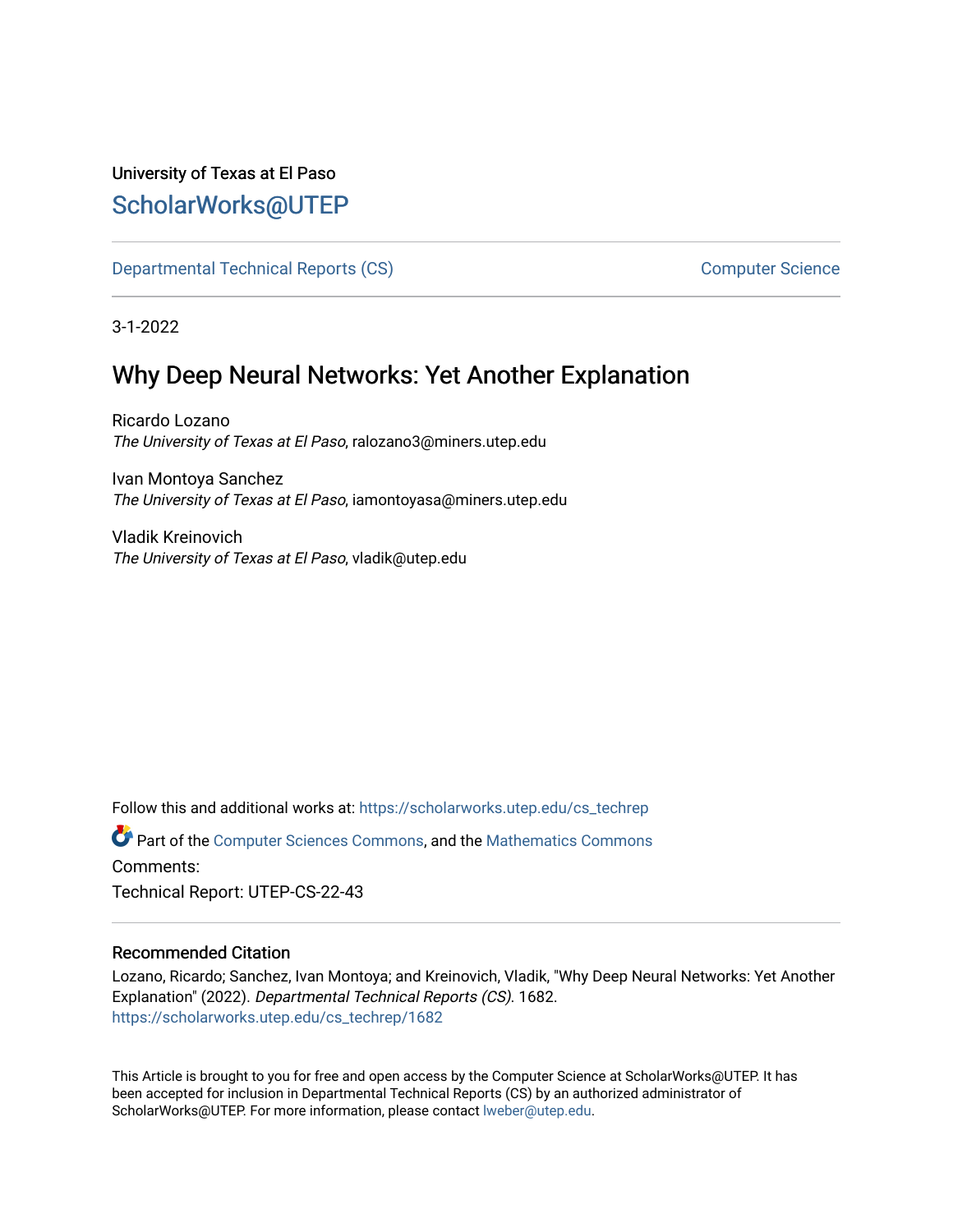## Why Deep Neural Networks: Yet Another Explanation

Ricardo Lozano, Ivan Montoya Sanchez, and Vladik Kreinovich

Abstract One of the main motivations for using artificial neural networks was to speed up computations. From this viewpoint, the ideal configuration is when we have a single nonlinear layer: this configuration is computationally the fastest, and it already have the desired universal approximation property. However, the last decades have shown that for many problems, deep neural networks, with several nonlinear layers, are much more effective. How can we explain this puzzling fact? In this paper, we provide a possible explanation for this phenomena: that the universal approximation property is only true in the idealized setting, when we assume that all computations are exact. In reality, computations are never absolutely exact. It turns out that if take this non-exactness into account, then one-nonlinear-layer networks no longer have the universal approximation property, several nonlinear layers are needed – and several layers is exactly what deep networks are about.

#### 1 Formulation of the Problem

Neural networks: a brief reminder. A natural way to perform data processing is to simulate how data is processed in a brain.

In a brain, signals are processed by special cells called neurons. In the first approximation, a neuron transforms the inputs  $x_1, \ldots, x_n$  into a value

$$
y_k(x_1,\ldots,x_n)=s\left(\sum_{i=1}^n w_{ki}\cdot x_i-w_{k0}\right).
$$

Ricardo Lozano, Ivan Montoya Sanchez, and Vladik Kreinovich Vladik Kreinovich

Department of Computer Science, University of Texas at El Paso, 500 W. University El Paso, Texas 79968, USA,

e-mail: ralozano3@miners.utep.edu, iamontoyasa@miners.utep.edu, vladik@utep.edu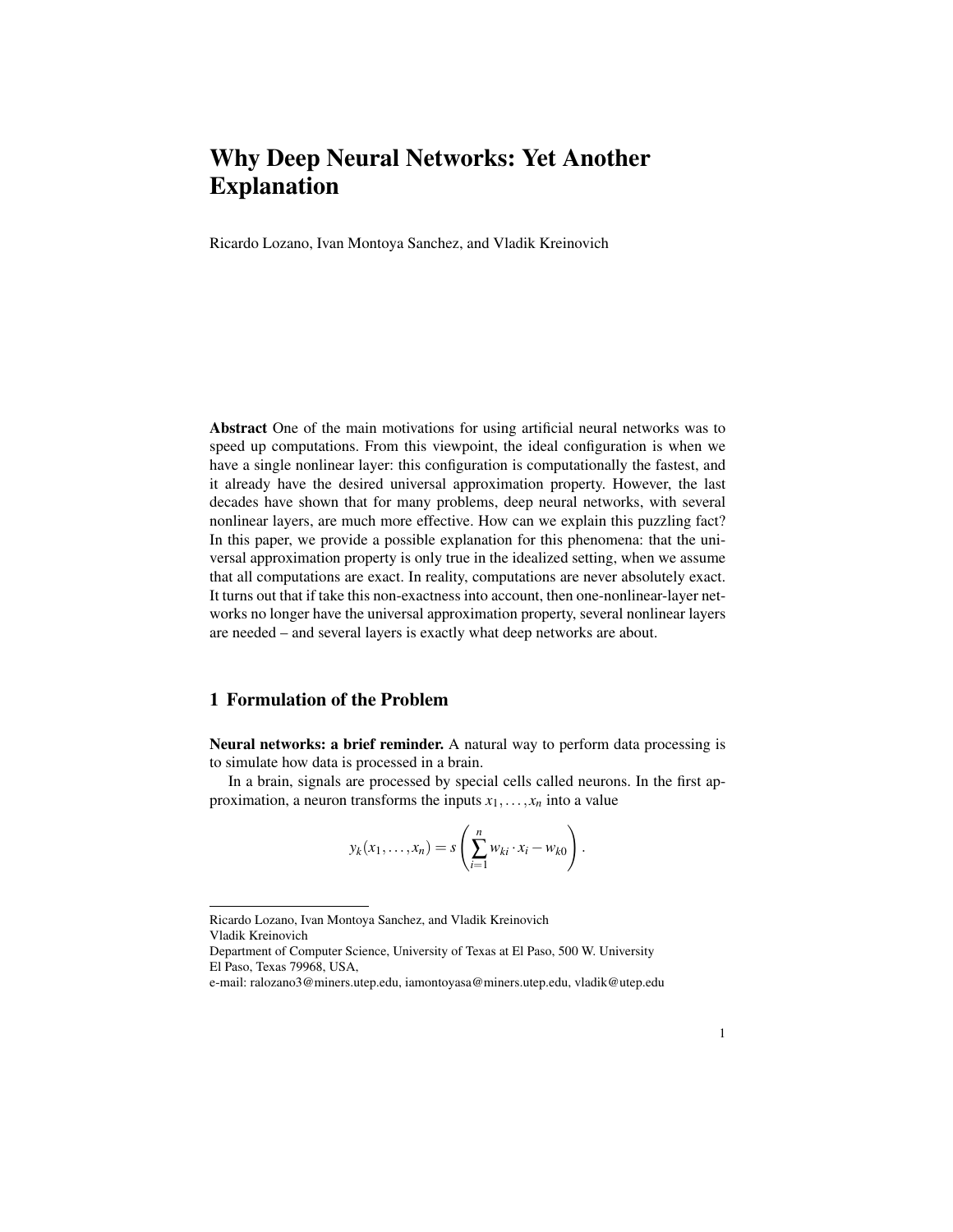Here, *s*(*z*) is a nonlinear continuous function known as an *activation function*.

Output signals become inputs for other neurons, etc. This network of neurons is called a *neural network*.

This is exactly what is implemented in artificial neural networks; see, e.g., [1, 2].

Why neural networks? When a computer program recognizes a face, it performs millions of elementary computational operations. The results still come our fast, since a computer performs billions of operations per second.

A human can also recognize a face in a fraction of a second. The big difference is that it takes milliseconds for a biological neuron to perform any operation.

The reason why such slow devices return the results fast is that the brain is heavily parallel. When we look, millions of neurons simultaneously process different parts of the image.

This time-saving parallelism was one of the main original motivations for neural computing.

(Artificial) neural networks: a brief history. As we have just mentioned, one of the main objectives of a neural network was to speed up computations.

In such a heavily parallel system, the processing time is proportional to the number of computational stages. So, it is desirable to use the smallest possible number of stages.

It turns out that already one nonlinear stage is sufficient, when:

- first, signals go into nonlinear neurons, and
- then a linear combination of neurons' results is returned:

$$
y(x_1,...,x_n) = \sum_{k=1}^K W_k \cdot y_k(x_1,...,x_n) - W_0.
$$

To be more precise, it has been proven that such one-nonlinear-layer networks have the following universal approximation property:

- for every continuous function  $f(x_1,...,x_n)$  on a bounded domain ( $|x_i| \leq B$  for all *i*) and for every desired accuracy  $\varepsilon > 0$ ,
- there exist weights  $w_{ki}$  and  $W_k$  for which the resulting value  $y(x_1,...,x_n)$  is  $\varepsilon$ close to  $f(x_1,...,x_n)$  for all  $x_i$ .

The proof follows, e.g., from Fourier transform. Indeed, Newton's prism experiment showed that every light can be decomposed into pure colors. In mathematical terms, a color is pure when the signal depends on time as a sinusoid. Thus, every continuous function can be represented as a linear combination of sinusoids. This representation is what is known as Fourier transform of a function.

This is the desired result for  $s(z) = \sin(z)$ . So:

- one nonlinear stage is the fastest, and
- with a single such stage, we can, in principle, represent any dependence.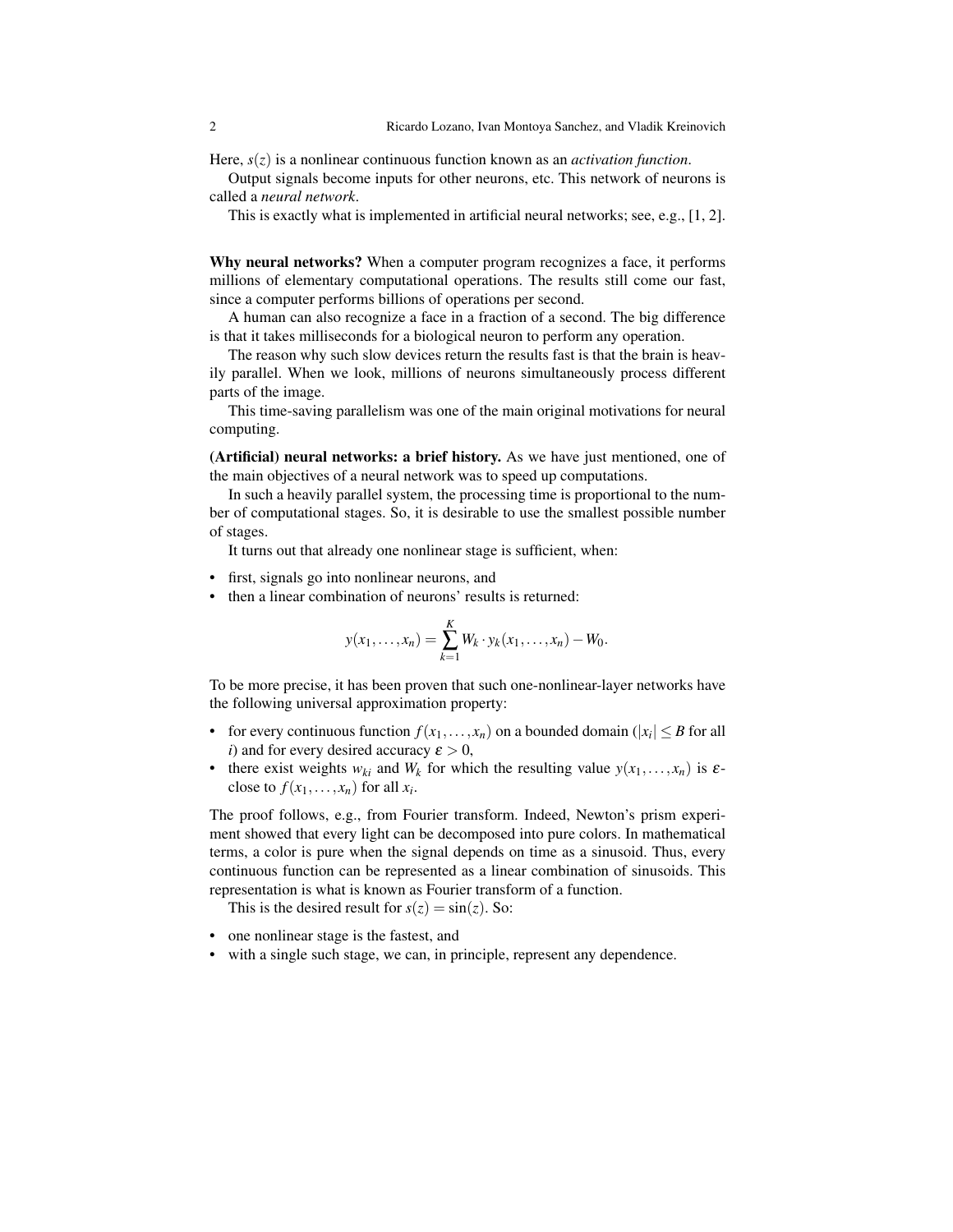Thus, for several decades, people mostly used one-nonlinear-layer neural networks.

Puzzling development. Surprisingly, last decades have shown that often, multistage ("deep") neural networks are much more efficient; see, e.g., [2]. Many machine learning problems:

- could not solved with traditional ("shallow") networks, but
- were successfully solved by deep ones.

A natural question is: why are deep networks effective?

#### 2 Towards a Possible Explanation

Idea. In the above analysis, we implicitly assumed that all computations are exact. In practice, computational devices are never absolutely accurate  $-e.g.,$  due to rounding.

For example, in a usual binary computer we cannot even represent 1/3 exactly. As a result, the computed value  $3 \cdot (1.0/3)$  is slightly different from 1.

So, we can only implement an activation function approximately, with some accuracy  $\delta > 0$ . Thus, all we know that the actual neurons apply some function  $\tilde{s}(z)$ which is  $\delta$ -close to  $s(z)$ .

How this affects the universal approximation property: we need more than one nonlinear layer. It is known that every continuous function on a bounded domain can be approximated, with any given accuracy, by a polynomial.

This is, by the way, how all special functions like  $exp(x)$ ,  $sin(x)$ , etc. are computed in a computer: they are computed by computing the corresponding approximating polynomial.

So, it is possible that neurons use a polynomial function  $\tilde{s}(z)$ . Let *d* be the order (= degree) of this polynomial, i.e., the largest overall degree of its terms. Then, in a traditional neural network, all the outputs  $y_k(x_1,...,x_n)$  are polynomials of order *d*. Thus, their linear combination  $y(x_1,...,x_n)$  is also a polynomial of order *d*.

It is known that polynomials of fixed order are *not* universal approximators. So, we need more than one non-linear stage (layer).

What if we use two nonlinear layers? What if we have two non-linear stages, so that the outputs  $y_k$  of the first later serve as inputs to the second one?

In this case, the resulting function is obtained by applying a polynomial of degree *d* to polynomials of degree *d*. This results in a polynomial of degree *d* 2 . Thus, it is also not a universal approximator.

What is use a fixed number of layers? For any fixed number *L* of layers, we will get polynomials of degree bounded by *d L* .

Conclusion. Thus, in this realistic setting: